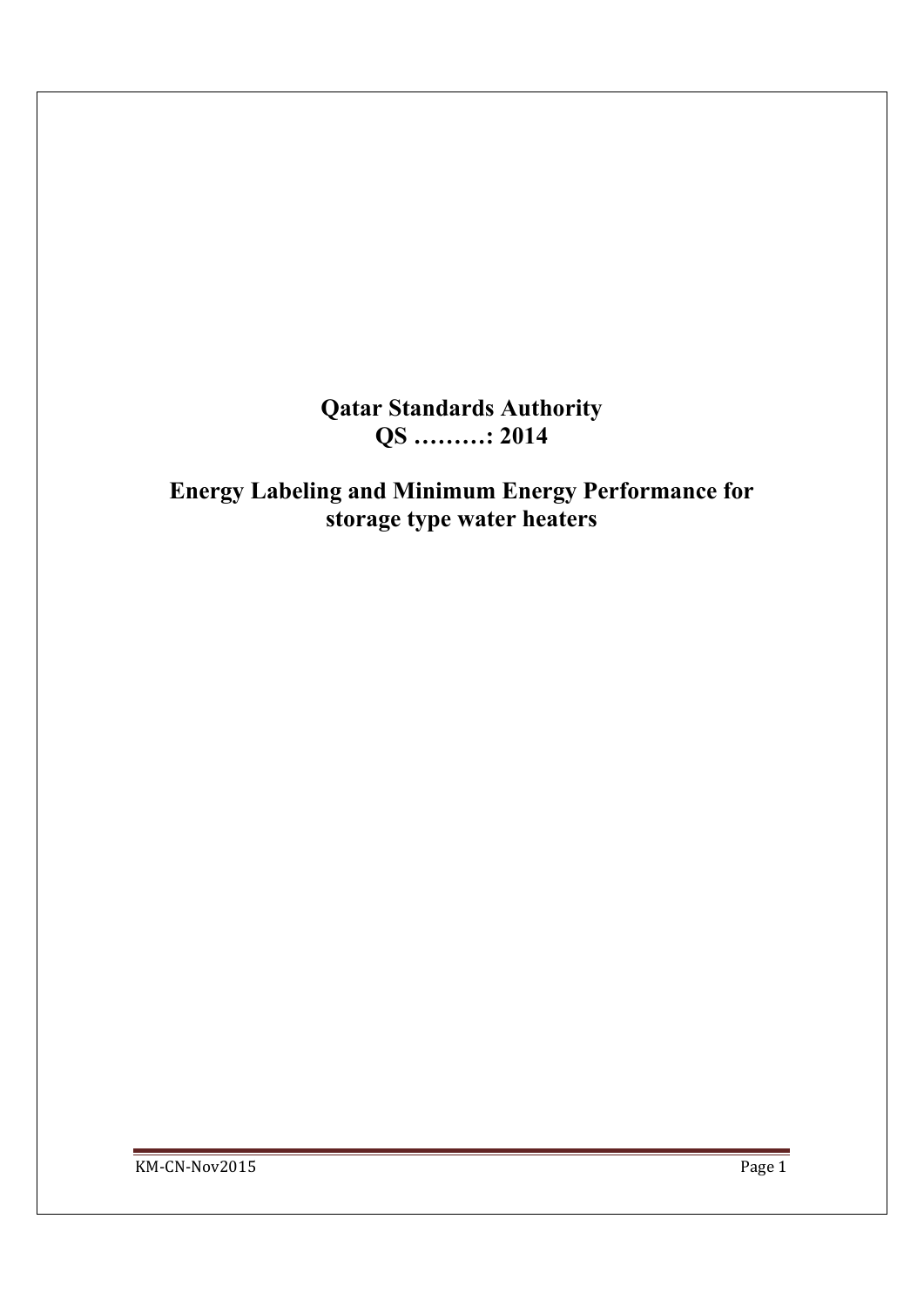# **ENERGY LABELLING AND MINIMUM ENERGY PERFORMANCE REQUIREMENTS FOR STORAGE TYPE WATER HEATERS**

#### ICS:

Date of SASO Board of Directors' Approval :<br>Date of Publication in the Official Gazette : Date of Publication in the Official Gazette Date of Enforcement of this Standard :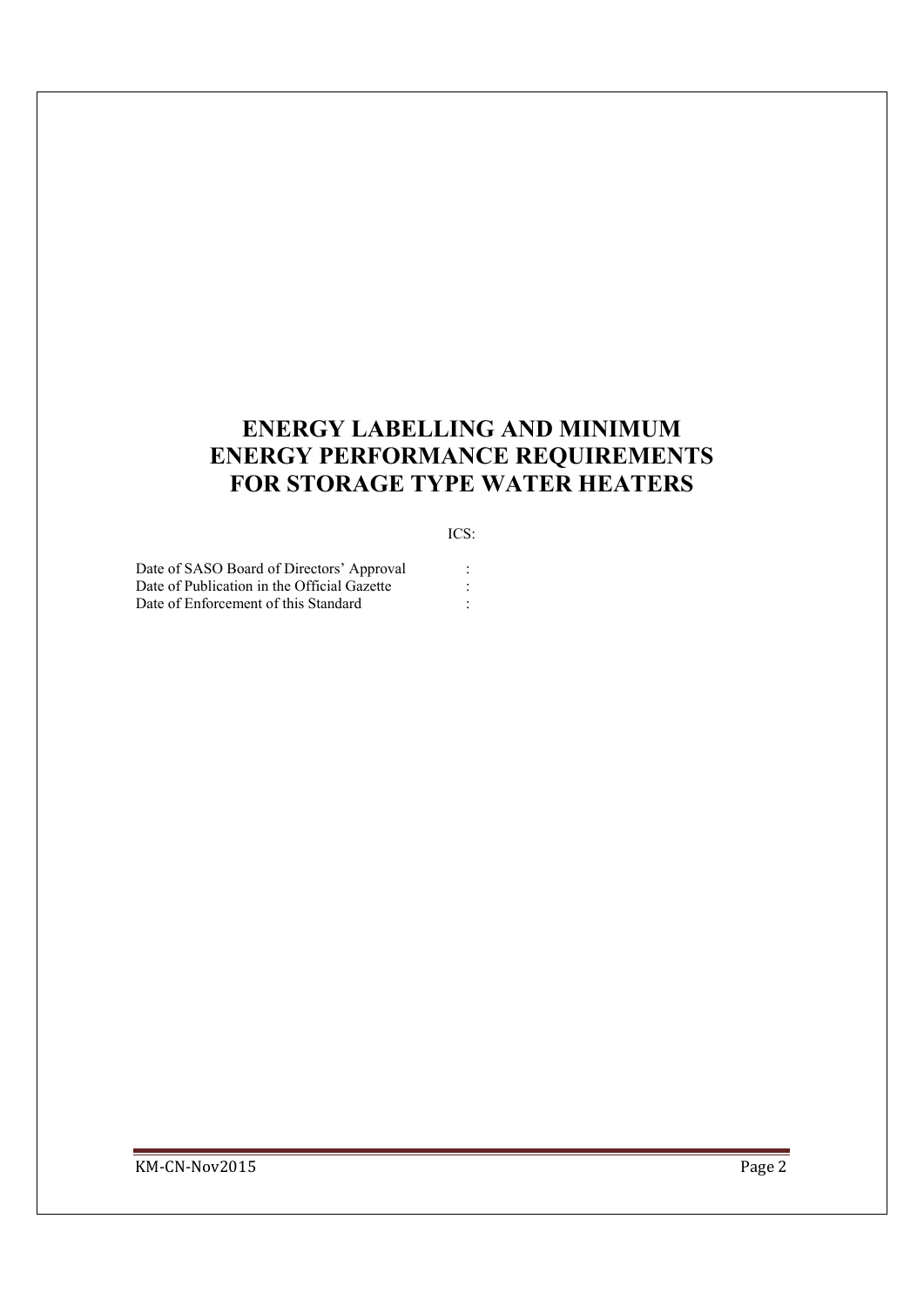#### **Introduction**

Water heaters are one of common appliance used in residential buildings, mosques and office buildings. The most common type of water heater used in Qatar is storage type electric water heater. Solar water heaters are gaining importance in recent days. Studies have shown that water heaters consume around 5% of annual consumption in residential buildings. This standard is developed to ensure that the energy efficiency aspects of storage water heaters are monitored and controlled.

This standard is set to take effect fully six (6) months following its publication in the Official Gazette of the State of Qatar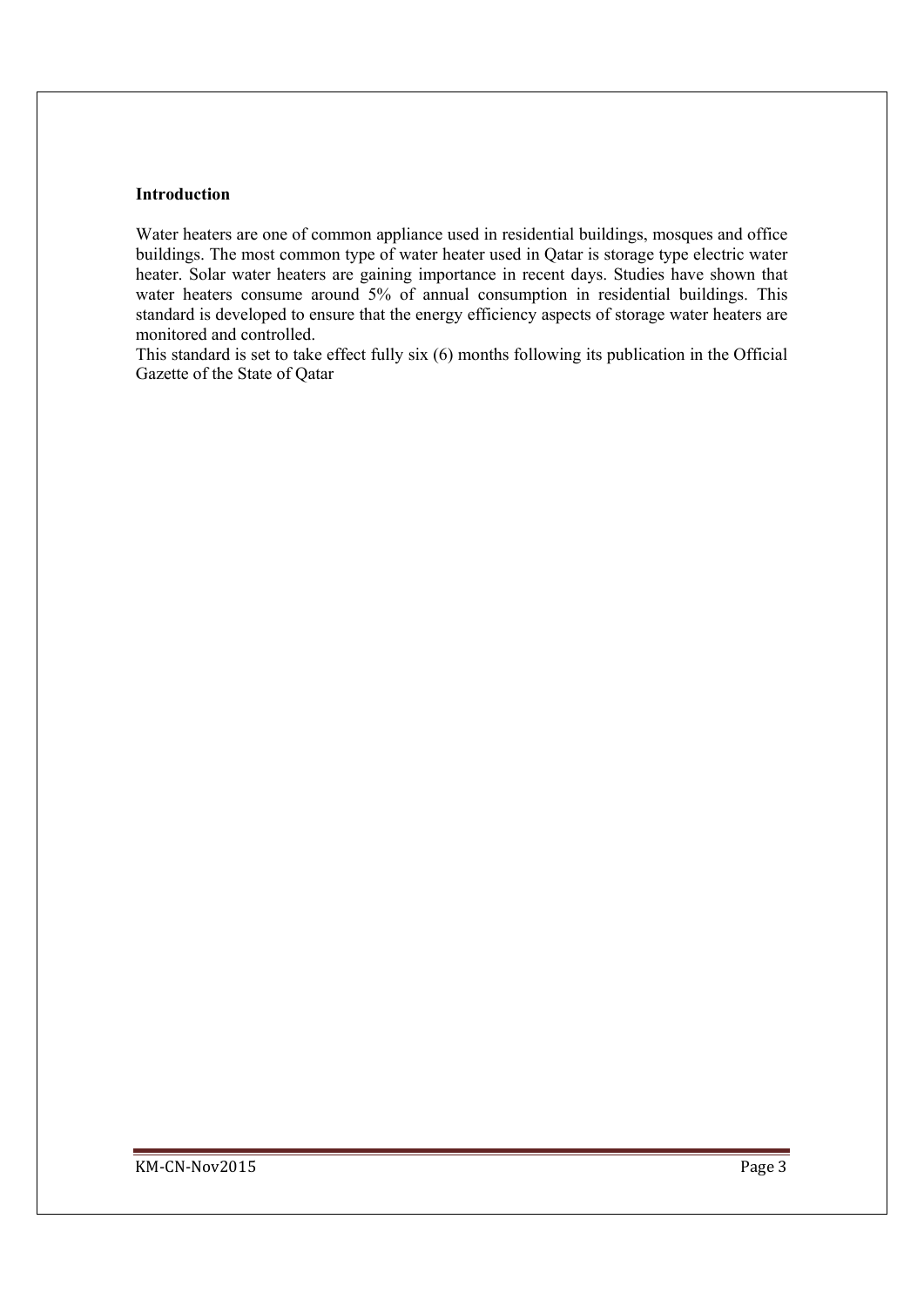## **1. SCOPE & OBJECTIVE**

#### **1.1 Scope:**

This standard establishes requirements for energy efficiency labeling of storage type electric water heater up to capacity of 500 liters. This standard does not apply to safety requirements of water heaters. This standard does not apply to instantaneous water heaters and water heaters that use gas, solid or liquid fuels, solar water heaters and water heaters designed for making hot drinks only.

### **1.2 Objective:**

The objective of this standard is to:

- a) Provide detailed information on the performance and energy labeling requirements which an storage type water heater has to meet in order to carry a valid energy efficiency label; and
- b) Provide detailed information on the performance requirements which a storage type water heater has to meet in order to meet minimum energy performance standard requirements.

### **2. NORMATIVE REFERENCES**

Updated editions of the following normative references are applied (Including any changes on these normative references).

**2.1** 2.1 GSO IEC 60379:2014 – Methods for measuring the performance of electric storage water-heaters for household purposes

### **3. TERMS AND DEFINITIONS**

For the purpose of this standard, the following terms shall apply:

- **3.1 Authorized representative** means any natural or legal person established in the QATAR, having a valid trade license, who has received a written mandate from the manufacturer or from the Own Brand Labeler to perform on his behalf all or part of the obligations and formalities connected with this standard.
- **3.2 End-user**  means a natural person buying or expected to buy a product for purposes which are outside his trade, business, craft or profession.
- **3.3 QS**  Qatar General Organization for Standardization, the national authority mandated to implement this standard.
- **3.4 IEC CB Test Report and Certificate**  is a type of test report and certificate issued by an IEC Recognized Laboratory under the CB Scheme of International Electro technical Commission (IEC).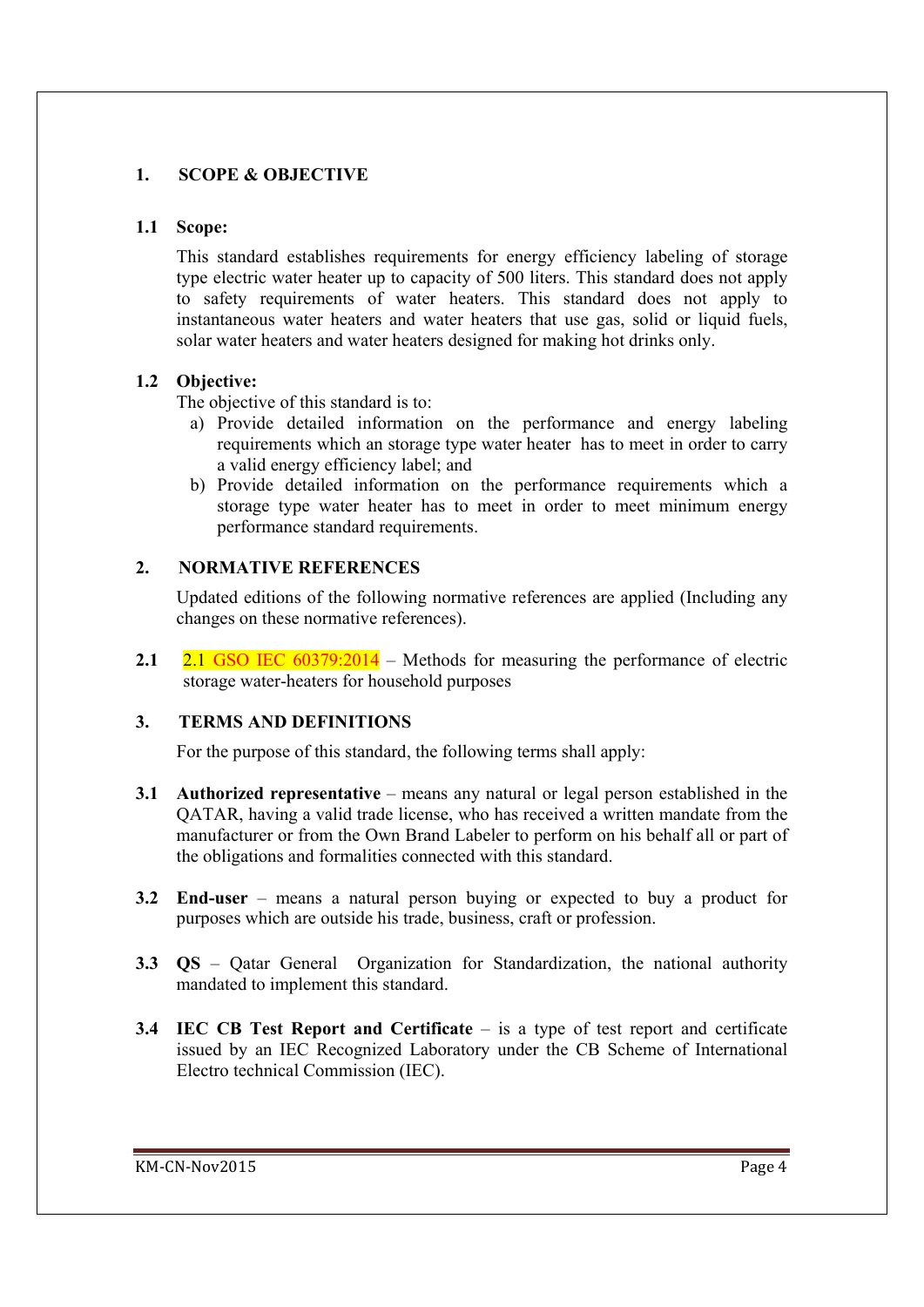- **3.5 IEC Recognized Laboratory** a competent third party laboratory capable of performing tests and issues an IEC CB Test Report and Certificate based on applicable IEC standards.
- **3.6 Importer** means any natural or legal person established in the QATAR who places a product from another country on the QATAR market in the course of his **business**
- **3.7 Manufacturer** means the natural or legal person who manufactures products covered by this Regulation and is responsible for their conformity with this Regulation in view of their being placed on the market and/or put into service under the manufacturer's own name or trademark or for the manufacturer's own use. In the absence of a manufacturer as defined in the first sentence of this point or of an importer, any natural or legal person who places on the market and/or puts into service products covered by this Regulation shall be considered a manufacturer.
- **3.8 Own Brand Labeler (Private Labeler)** an own brand labeler (OBL) purchases a finished (or component parts of a) product from the Original Equipment Manufacturer (OEM) which he then places on the market under his own name or trade mark (brand label). This Own Brand Labeler may not be the person who actually designs, manufactures, packages or labels the device.
- **3.9 Placing on the Market** means making a product available for the first time on the Qatar market with a view to its distribution or use within the Qatar, whether for reward or free of charge and irrespective of the selling technique.
- **3.10 Point of Sale or Vendor** means a physical location where the product is displayed or offered for sale, hire or hire-purchase to the end-user. Showrooms are also included under this definition.
- **3.11 Product** an equipment, system or part which is included in the list of regulated products under this regulation.
- **3.12** Retailer means an entity or a person who sells, hires, offers for hire-purchase or displays products to end-users.
- **3.13** Supplier a manufacturer and/or trader responsible for the product covered by this specific Requirement.

Other terms and definitions, details listed normative references in section 2 shall also apply

### **4. REGISTRATION REQUIREMENTS**

**4.1** The information about registration requirement for energy labeling and MEPS will be available in Qatar General Organization For Standardization.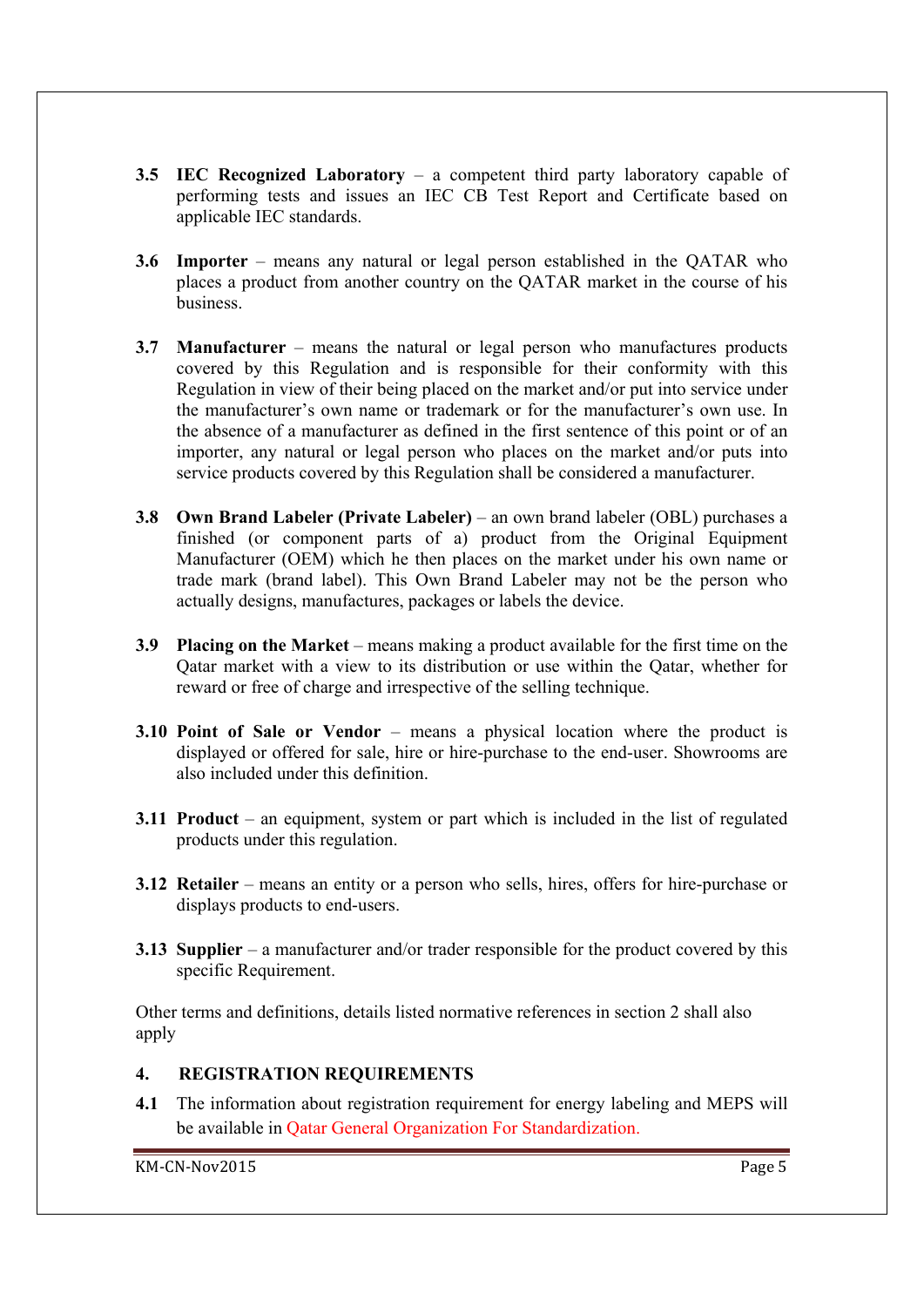**4.2** For registration of an water heater energy labeling and MEPS with a test report in accordance with recent edition of  $GSO$  IEC  $60379:2014$  An application shall be provided for each model, in accordance with Appendix A, and submitted to the registration body.

### **4.3 Energy Label Validity (Check Testing)**

The energy label shall be accepted as valid when a single sample of an appliance or unit model, tested for an initial screening test, meets the performance as per the test certificate provided during the registration of the product.

#### **5. MEPS**

The minimum energy performance standard MEPS value for the water heater in the scope of this standard is defined by Standing Loss  $(c_{24h})$  measured in W/24 hr. The standing loss per 24h ( $\zeta$ 24h) shall be less than 21 + 10.33 $V^{0.4}$ , Where V is the rated capacity of water heater in liters.

The standing loss per 24h (ς24h) shall be calculated as per accordance with recent edition of GSO IEC 60379:2014

#### **6. NAME PLATE AND INSTRUCTION SHEET OR MANUAL**

In addition to any information needed to be displayed on the water heater the following information shall be marked in Arabic or English or both. The marking shall not be on a detachable part of the unit and shall be indelible, durable and easily legible.

Any information related energy performance added showed in any part of the water heater or its package shall not have any ambiguity or lead to miss understanding of the performance of the heater.

- **6.1** The information on the name plate in Arabic or English or both shall include at least:
	- Manufacturer's name and/or trademark.
	- Country of origin.
	- Manufacturer's model or type reference and serial number of the unit.
	- Rated voltage or rated voltage range (Volts) as per Oatar Standard (OS GSO 1899).

– Rated frequency (Hz) as per Qatar Standard (QS GSO 1899).

- .
- Rated current in Amperes.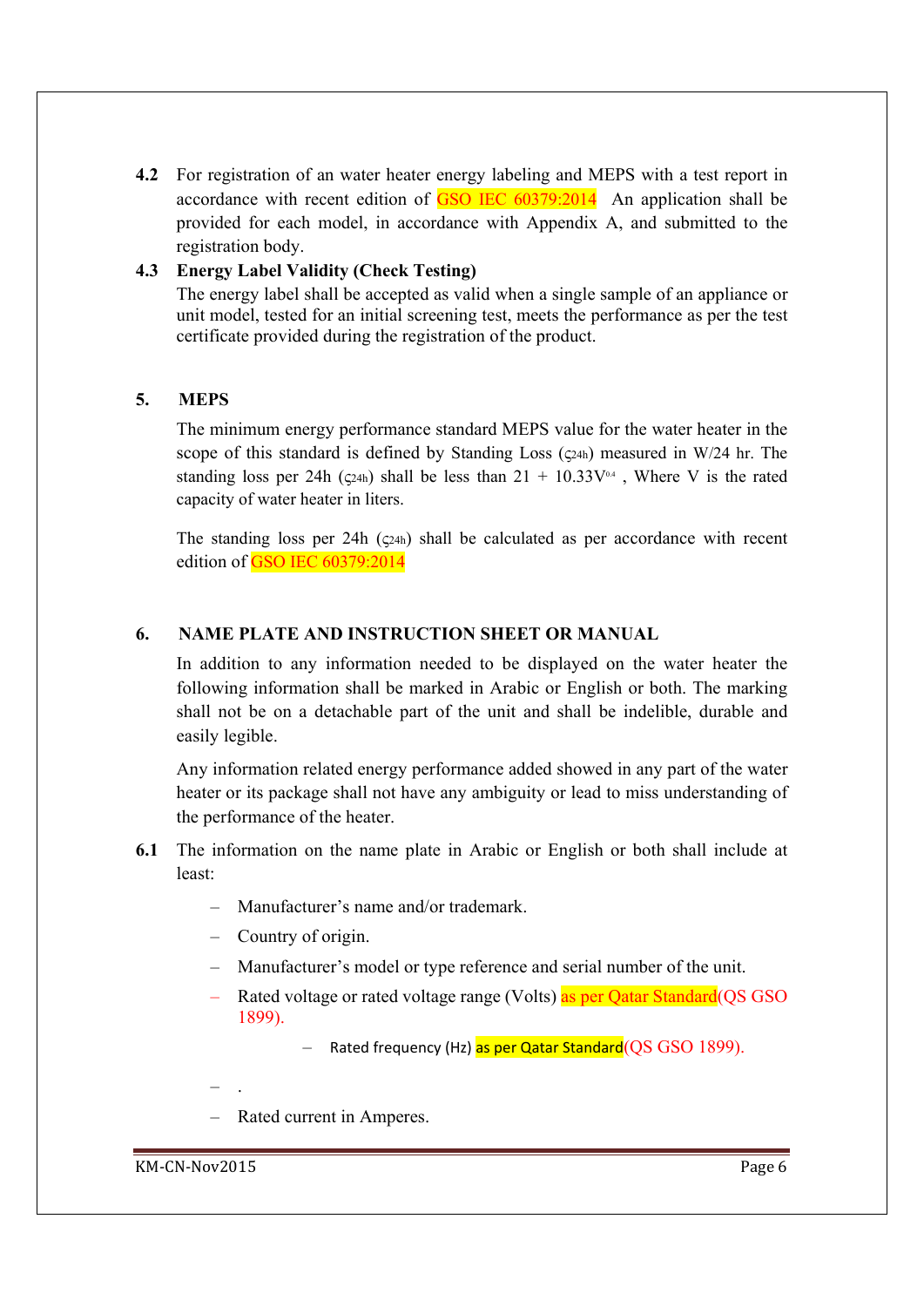- Rated Capacity
- Rated power input in watts or kilowatts.
- **6.2** An instruction sheet or manual in both Arabic and English shall be delivered with each water heater, including the following information:
	- The information specified in clause 6.1.
	- Dimensions of the unit and its method of mounting.
	- Minimum clearances between the various parts of the unit and the surrounding framework.
	- Instructions necessary for the correct operation of the unit and any special precautions to be observed to ensure its safe use and maintenance.
	- Instruction for packing and unpacking the unit.
	- Weight of the unit.
	- Any other additional information

### **7. ENERGY RATING CLASSIFICATION**

- **7.1** The energy efficiency class rating is used for storage type electric water heaters up to capacity of **500 Litres**
- **7.2** The energy efficiency class is determined by standing loss (W)/24 hr. tested according to GSO IEC 60379:2014

| <b>Standing Loss W/24h</b>                                                                  | <b>Star Rating</b> | <b>Status</b>  |
|---------------------------------------------------------------------------------------------|--------------------|----------------|
| $\zeta$ 24h $\leq 5.5 + 3.16$ V <sup>0.4</sup>                                              | 5                  | Applied        |
| $5.5 + 3.16$ V <sup>0.4</sup> $\leq$ $\varsigma$ 24h $\leq$ 12+5.93<br>$V^{0.4}$            | 4                  | Applied        |
| $12 + 5.93$ V <sup>0.4</sup> $\leq$ c <sub>24h</sub> $<$<br>$21+1033$ V <sup>0.4</sup>      | 3                  | Applied        |
| $221 + 10.33$ V <sup>0.4</sup> 4 $\leq$ c <sub>24h</sub> $<$<br>$31+16.66$ V <sup>0.4</sup> | $\mathfrak{D}$     | Not Applicable |
| $\zeta$ 24h> 31+16.66 V <sup>0.4</sup>                                                      |                    | Not Applicable |

**Star Rating Standing Loss (ς24h) in Watts, with Storage Volume in Liters**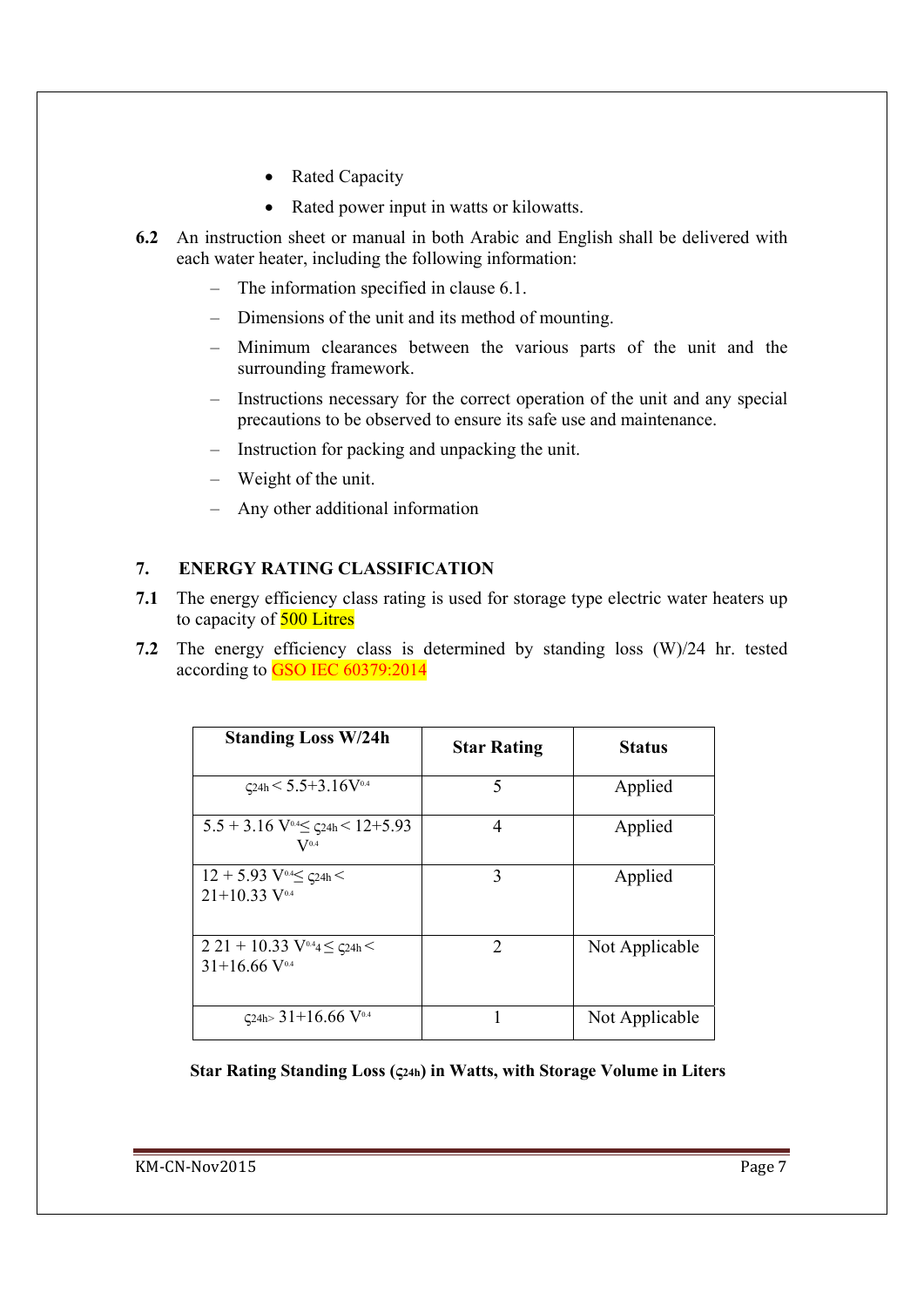#### **ENERGY LABELLING REQUIREMENTS**

**8.1 Information and Values Contained in the Energy Labels**

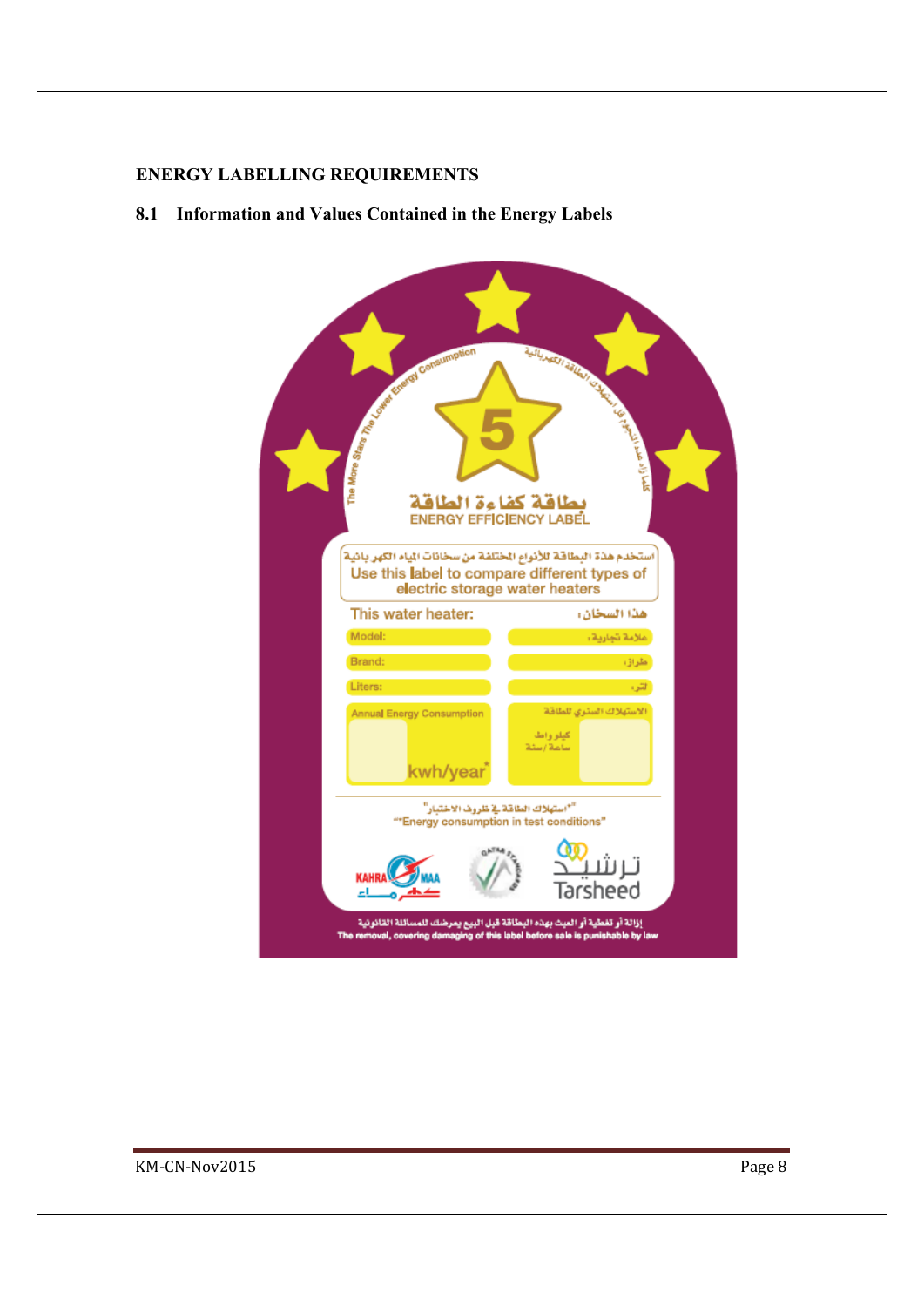#### **8.2 Sample Labels**



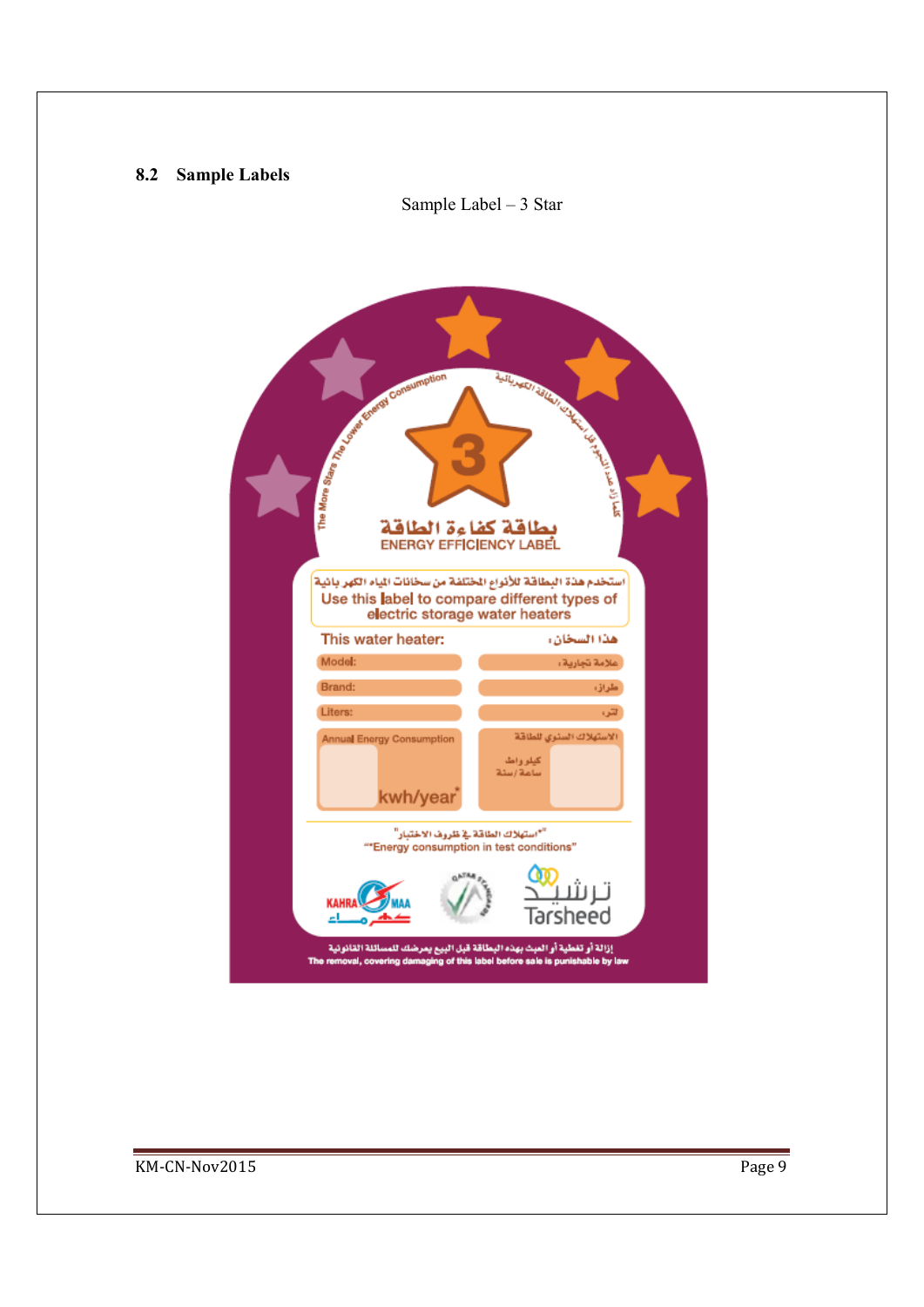| Sample Label – 4 Star                                                                                                                                                                                             |                                                  |
|-------------------------------------------------------------------------------------------------------------------------------------------------------------------------------------------------------------------|--------------------------------------------------|
| The More Start Pays of Containing Containing<br>بطاقة كفاءة الطاقة<br>ENERGY EFFICIENCY LABEL<br>استخدم هذة البطاقة للأنواع المختلفة من سخانات المياء الكهر بائية<br>Use this label to compare different types of |                                                  |
| electric storage water heaters                                                                                                                                                                                    |                                                  |
| This water heater:<br>Model:                                                                                                                                                                                      | هذا السخان،<br>علامة تجارية؛                     |
| Brand:                                                                                                                                                                                                            | طراز،                                            |
| Liters:                                                                                                                                                                                                           | لتنوء                                            |
| <b>Annual Energy Consumption</b><br>kwh/year                                                                                                                                                                      | الاستهلاك السنوى للطاقة<br>كبلو واط<br>سامة /سئة |
| ""استهلاك الطاقة فج ظروف الاختبار"<br>"*Energy consumption in test conditions"                                                                                                                                    | ت ىت<br>Tarsheed                                 |
| إزالة أو تغطية أو العبث بهذه البطاقة قبل البيع يعرضك للمسائلة القانونية<br>The removal, covering damaging of this label before sale is punishable by law                                                          |                                                  |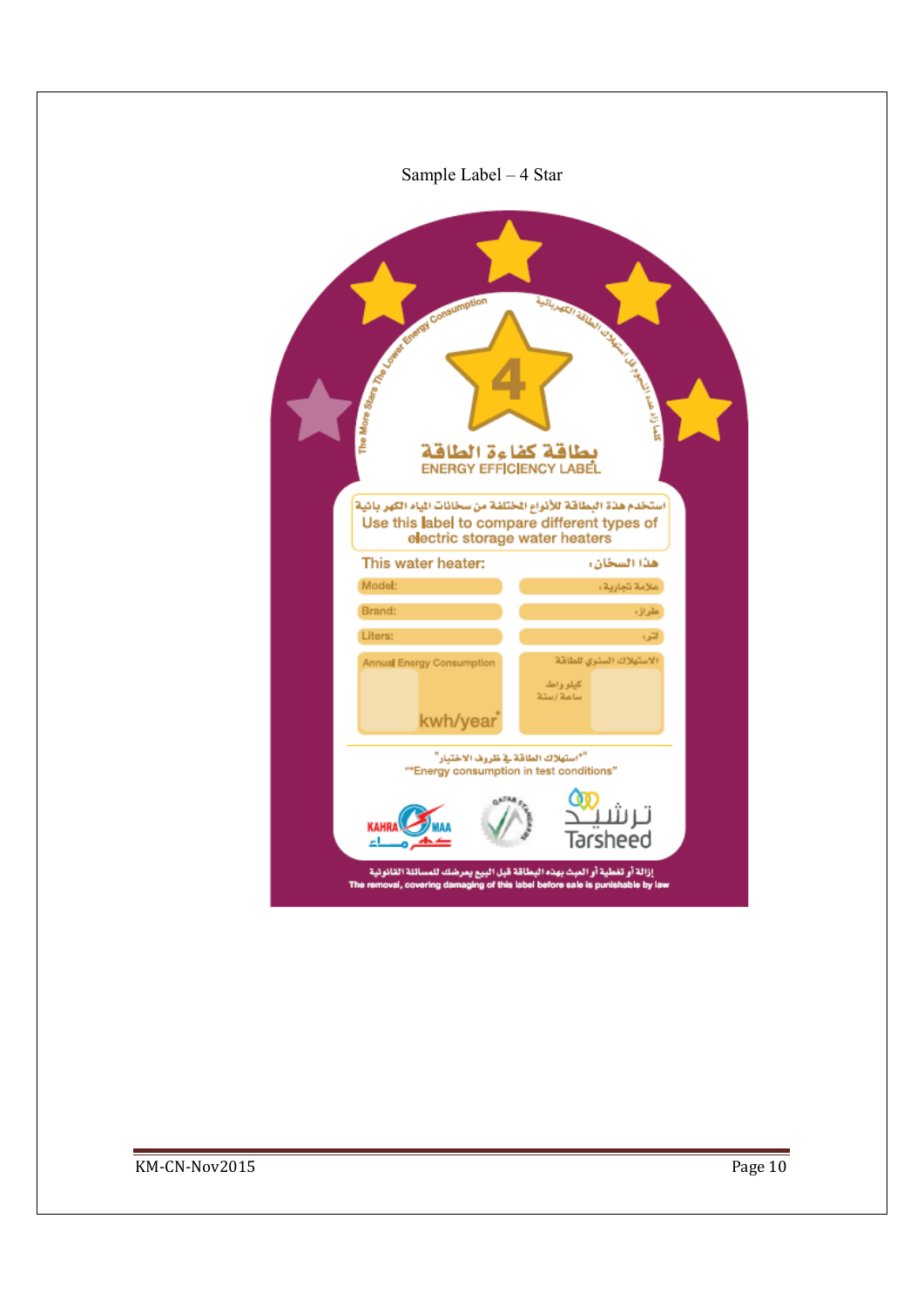# Sample Label – 5 Star

| The Monte State Line of Consumership<br>بطاقة كفاءة الطاقة<br><b>ENERGY EFFICIENCY LABEL</b>                                                             | <b>CONSTRUCTION OF REAL PROPERTY AND INCOME.</b>  |
|----------------------------------------------------------------------------------------------------------------------------------------------------------|---------------------------------------------------|
| استخدم هذة البطاقة للأنواع الختلفة من سخانات المياء الكهر بانية<br>Use this label to compare different types of<br>electric storage water heaters        |                                                   |
| This water heater:                                                                                                                                       | هذا السخان،                                       |
| Model:                                                                                                                                                   | أعلامة تجارية؛                                    |
| Brand:                                                                                                                                                   | طراق                                              |
| Liters:                                                                                                                                                  | لتر،                                              |
| <b>Annual Energy Consumption</b><br>kwh/year                                                                                                             | الاستهلاك السنوى للطاقة<br>كيلو وأطأ<br>ساهة /سنة |
| ""استهلاك الطاقة فج ظروف الاختبار"<br>"*Energy consumption in test conditions"                                                                           |                                                   |
| <b>KAHRA</b><br><u>اء</u>                                                                                                                                | ترىتا<br>Tarsheed                                 |
| إزالة أو تفطية أو العبث بهذه البطاقة قبل البيع يعرضك للمسائلة القانونية<br>The removal, covering damaging of this label before sale is punishable by law |                                                   |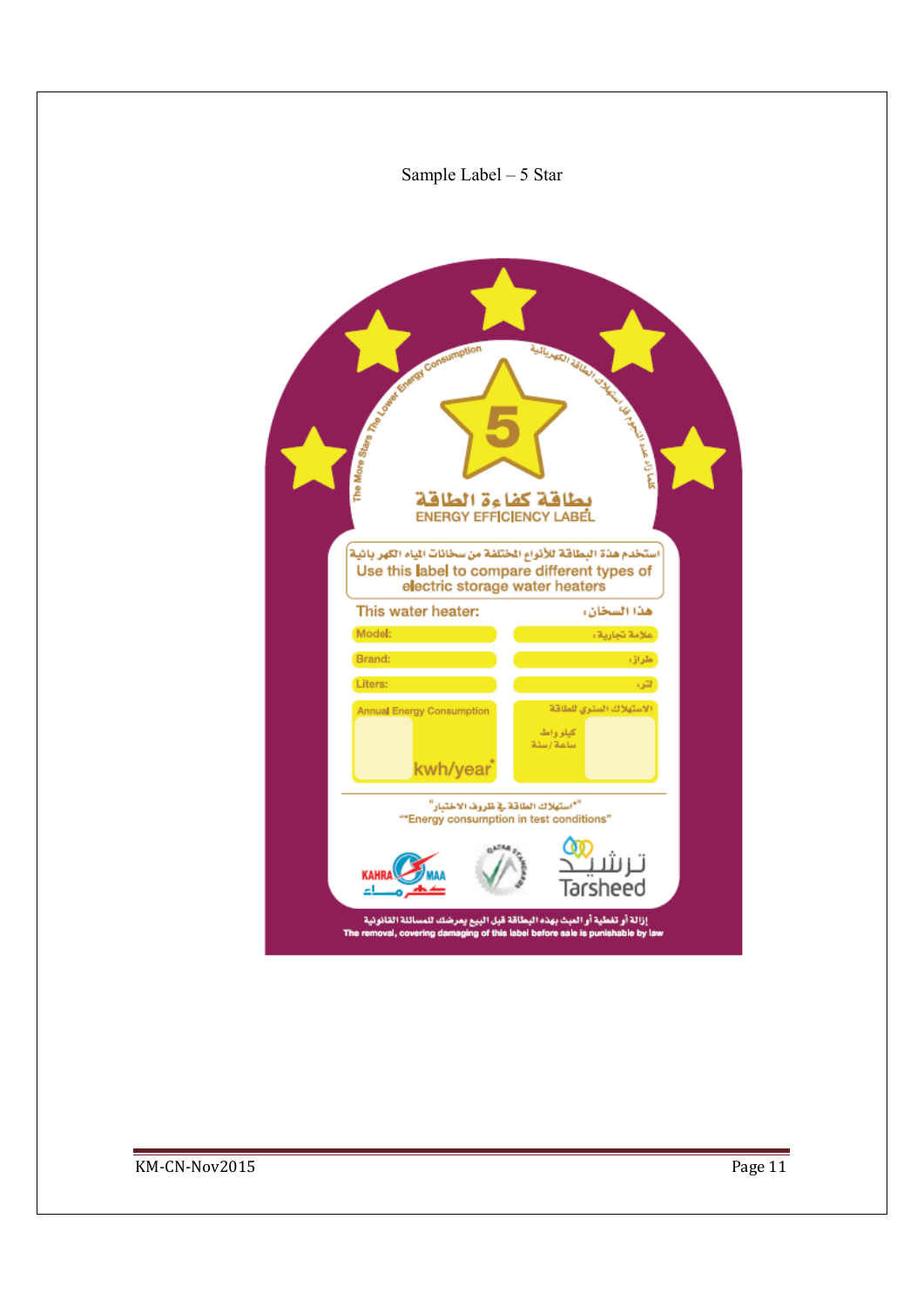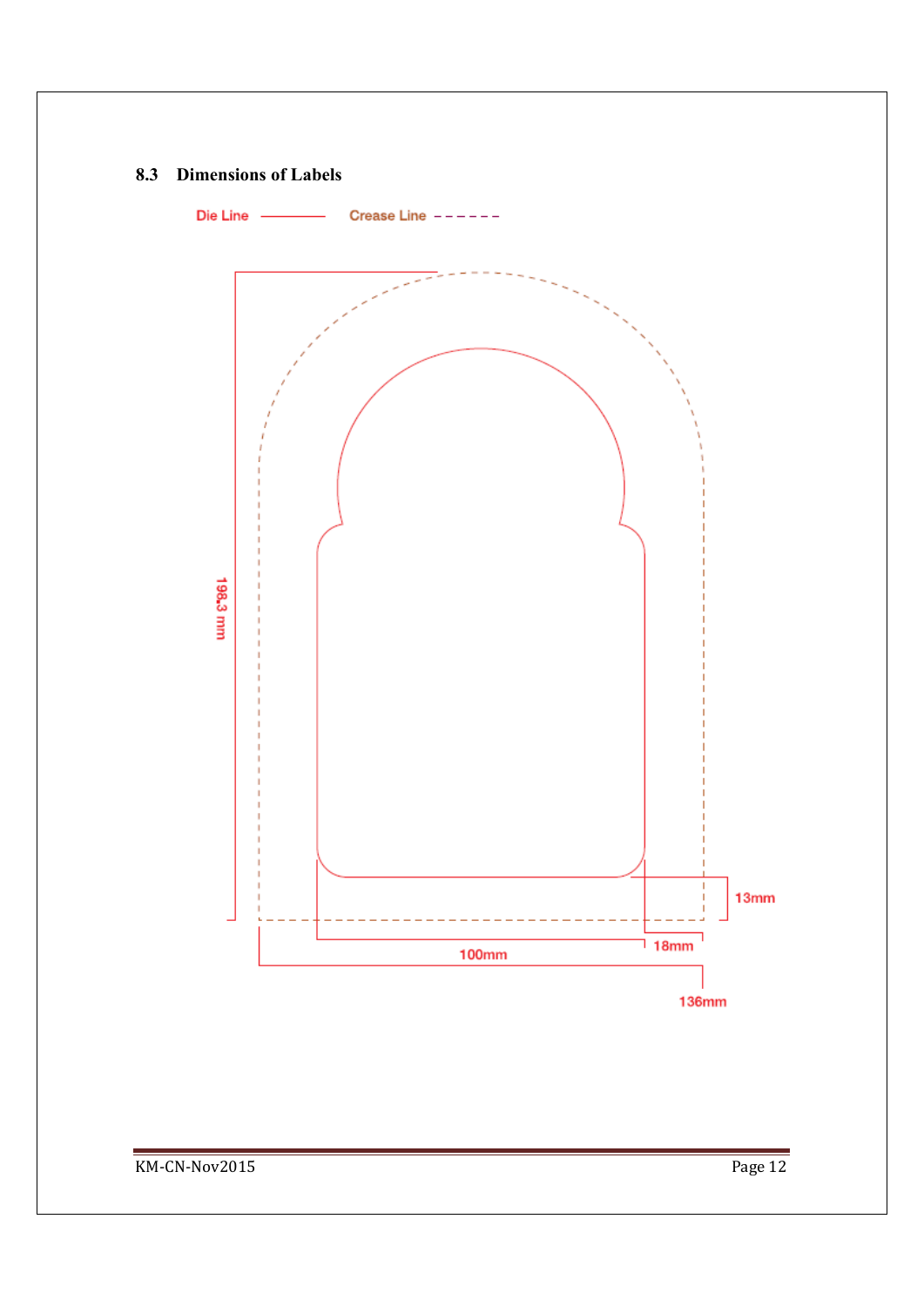## **8.4 Placement of Energy Labels**

The label shall be adhered, or attached as a swing tag, on the front of the unit. Additional label may be attached to the exterior of the packaging. The label shall be existed on the unit when the unit is removed from its packaging for display purposes.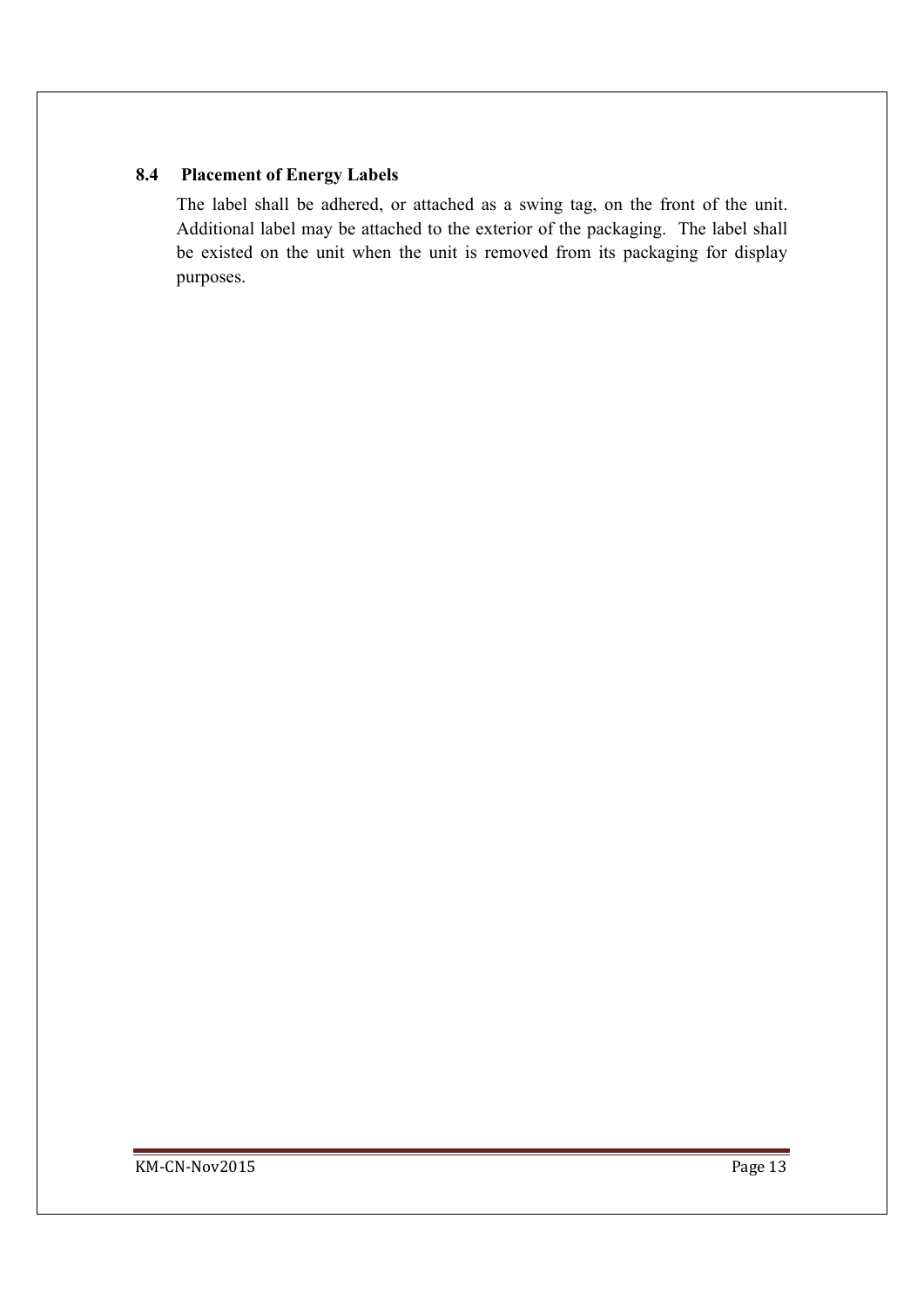

#### **8.5 Text and Color Configuration**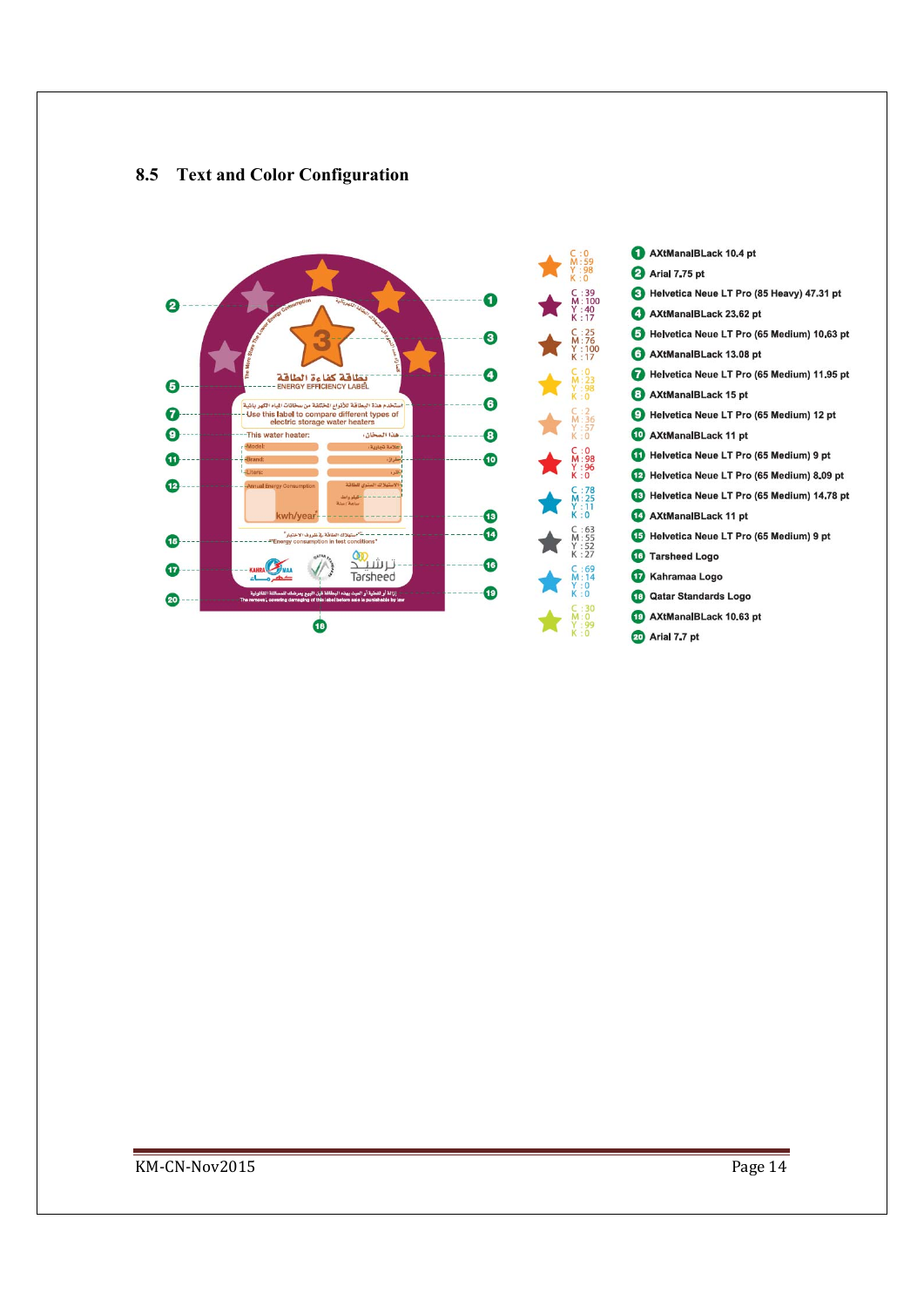#### **APPENDIX A APPLICATION FOR REGISTRATION OF WATER HEATER FOR ENERGY LABELLING AND MEPS**  (Please type or print)

This Appendix sets out the required format for submitting an application for registration of storage water heater for energy efficiency label

# **PART 1 APPLICANT INFORMATION**

| Contact Person: (Name and Address and workplace in each sales country) |  |  |  |
|------------------------------------------------------------------------|--|--|--|
|                                                                        |  |  |  |
| Phone: $\ldots$ $\ldots$ $\ldots$ $\ldots$ $\ldots$ $\ldots$ $\ldots$  |  |  |  |

Supplier or Vendor in Qatar:

| No. | Supplier or | <b>Contact Address</b>                            | License Number or                                                                   |
|-----|-------------|---------------------------------------------------|-------------------------------------------------------------------------------------|
|     | Vendor Name | (Mail Address,<br>Phone, Fax,<br>Electronic Mail) | Commercial<br>Licenses (related to<br>import and sale of<br>goods in the<br>kingdom |
|     |             |                                                   |                                                                                     |
|     |             |                                                   |                                                                                     |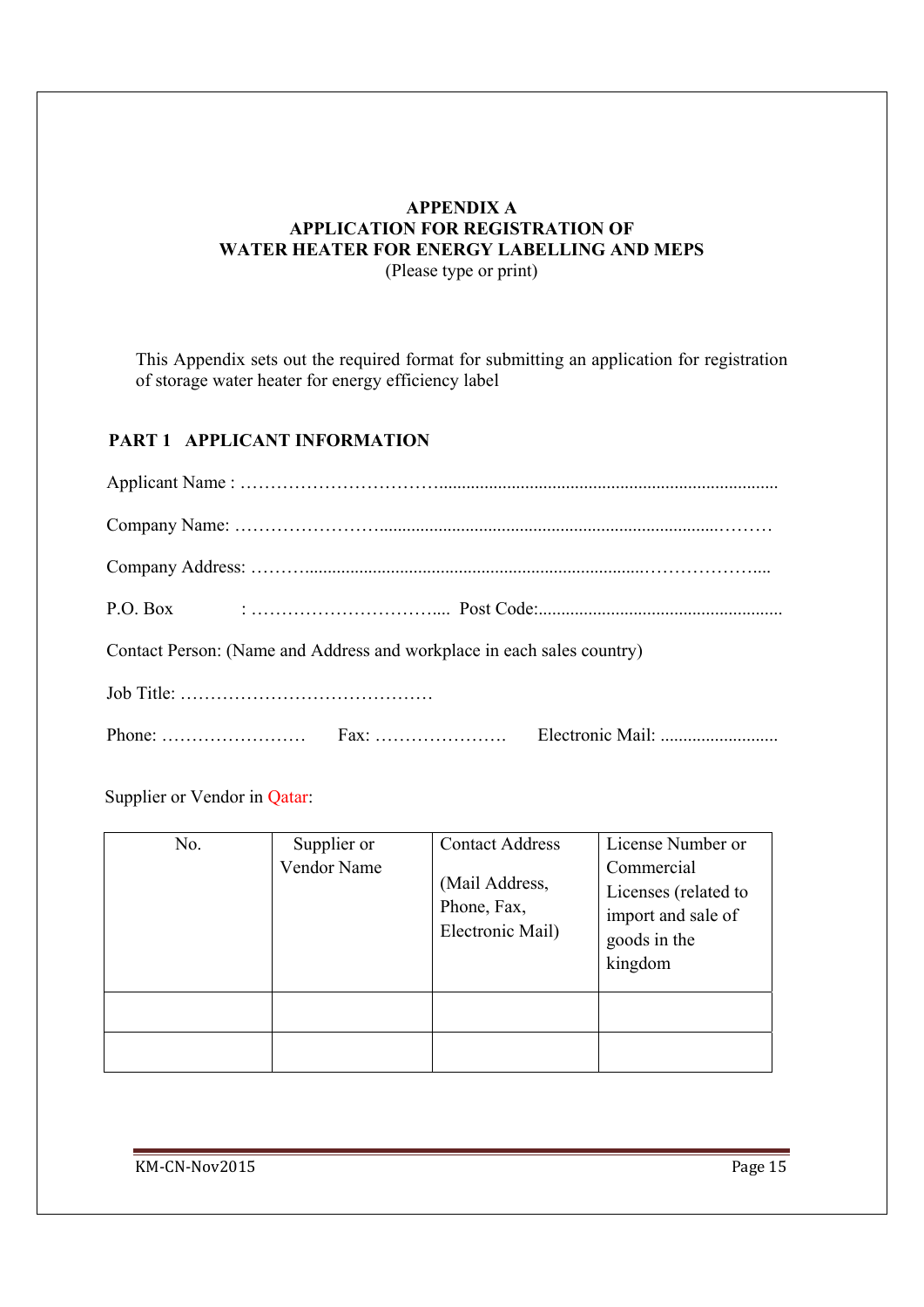| Part 2 DESCRIPTION OF THE APPLIANCE              |              |                     |
|--------------------------------------------------|--------------|---------------------|
| Model Name (if available)                        |              |                     |
| Model Number or Family Number:                   |              |                     |
|                                                  |              |                     |
| Model Number:                                    |              |                     |
| (on indoor unit for split systems)               |              |                     |
| Model Number on Outdoor Unit:                    |              |                     |
|                                                  |              |                     |
| (split systems only)                             |              |                     |
| Other Model Numbers to be included under this    |              |                     |
| registration:                                    |              |                     |
| Country of Origin:                               |              |                     |
|                                                  |              |                     |
| Year in which model first available in Qatar :   |              |                     |
|                                                  |              |                     |
| Model Number(s) to appear on the Energy Label:   |              |                     |
|                                                  |              |                     |
| Date of manufacture traceability:                | Yes          | No Provide details: |
|                                                  |              |                     |
| Is the date of manufacture permanently marked on | Date format: |                     |
| the rating plate in a non-encrypted format?      |              |                     |
|                                                  |              |                     |
| If yes, provide an example of the date format.   |              |                     |
| If no, provide details on how to determine (from |              |                     |
| the serial number or other permanent markings    |              |                     |
| for this model)                                  |              |                     |
|                                                  |              |                     |
|                                                  |              |                     |
|                                                  |              |                     |
|                                                  |              |                     |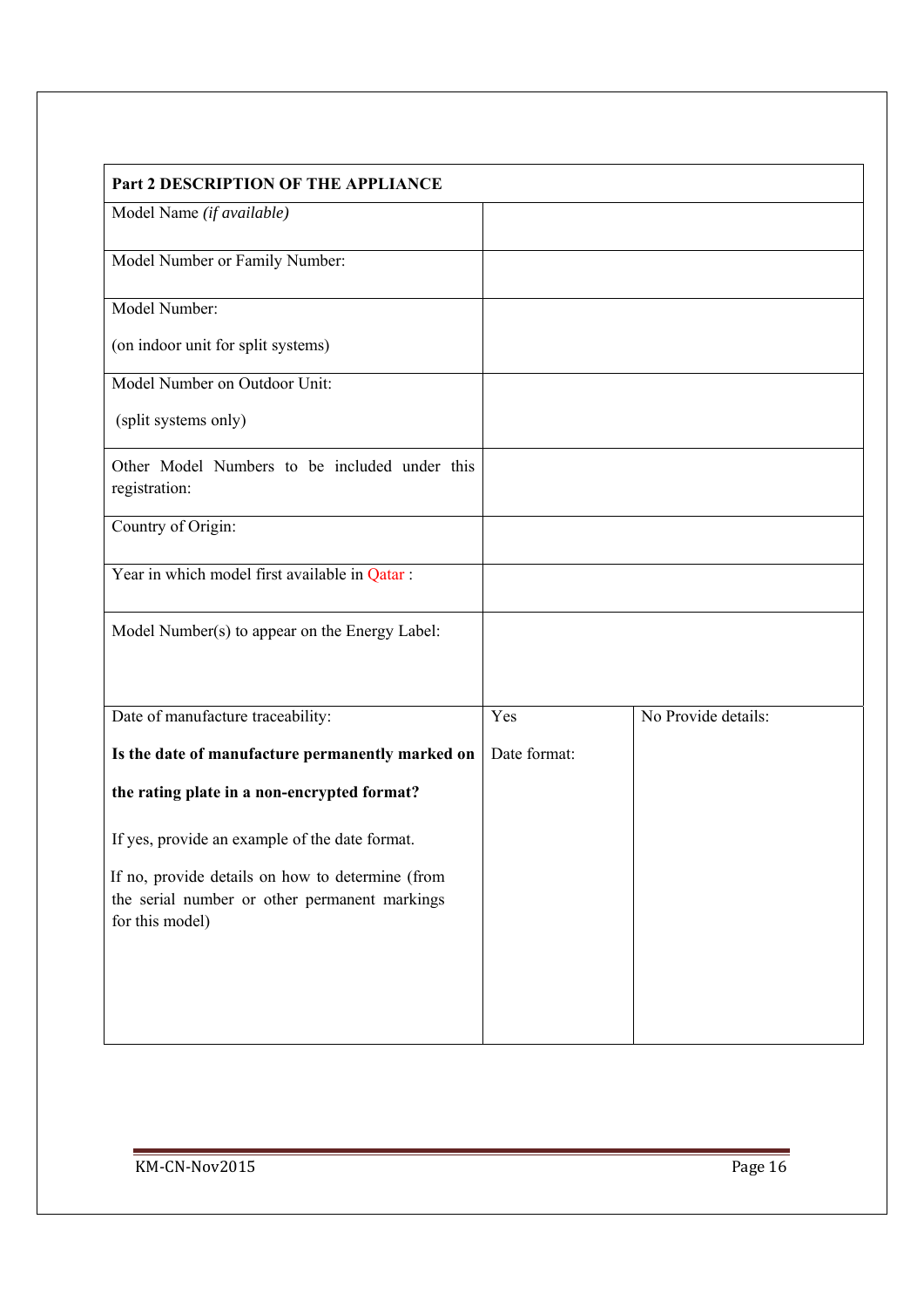| Does this model or family replace or supplement<br>another model or family with identical energy<br>consumption and energy efficiency rating?<br><i>(indicate correct answer)</i>                                                                                                                               | Yes           | N <sub>o</sub>  |                     |
|-----------------------------------------------------------------------------------------------------------------------------------------------------------------------------------------------------------------------------------------------------------------------------------------------------------------|---------------|-----------------|---------------------|
| If yes, indicate relevant details:                                                                                                                                                                                                                                                                              | Model<br>name | Model<br>number | Registration number |
| Information about the components used in the<br>manufacturing:<br>There must be complementary documents for the<br>materials used in the Manufacturing including<br>drawings and figures and technical specifications and<br>product model accreditation (if any) for each of the<br>components mentioned here. |               |                 |                     |

| Part 3 TESTING AND TEST REPORT                 |                                                |
|------------------------------------------------|------------------------------------------------|
|                                                |                                                |
| Test Laboratory Type:                          | Own 'in-house' laboratory:<br>Ш                |
| (put $(\sqrt{})$ ) inside the appropriate box) | Independent laboratory:                        |
|                                                |                                                |
| Test Laboratory Name:                          |                                                |
| <b>Test Laboratory Address:</b>                |                                                |
| Test Laboratory Location:                      | $\Box$ Qatar                                   |
|                                                | Other—(please specify):<br>$\Box$              |
| Test Laboratory Accreditation:                 | $\Box$ Accredited from a body member in (ILAC) |
| Test Standard Used:                            | □ GSO IEC 60379:2014                           |